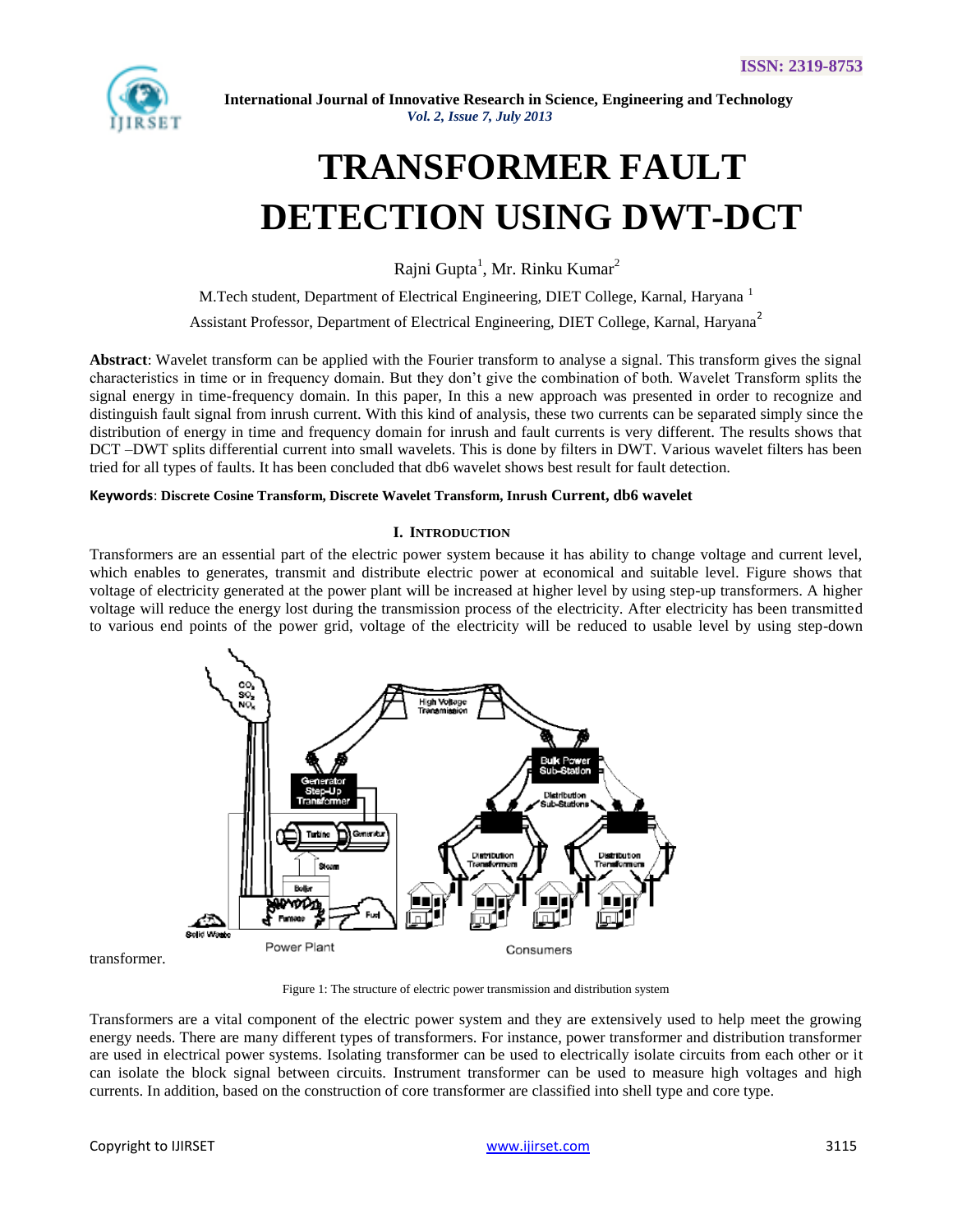

 **International Journal of Innovative Research in Science, Engineering and Technology**

*Vol. 2, Issue 7, July 2013*



#### **Basic Transformer Action.**

Figure2: Primary and secondary windings of transformer

Figure2 shows the basic operating principle of the transformer. The input coil of the transformer is called the primary winding and the output coil is called the secondary winding. The voltage induced in the secondary is determined by the turn ratio and the primary side voltage.

#### **II. INRUSH MAGNETIZING CURRENT**

When the transformer is disconnected from its source a magnetizing current is retained in the primary of transformer which causes a high surge of current. This surge is multifold to transformer rating and it exists till all the magnetic flux is removed by supply. Magnetizing Inrush current in transformer results from any abrupt change of the magnetizing voltage. Although usually considered as a result of energizing a transformer. Due to presence of a small resistor and large resistance in the transformer winding an inrush current appear in the primary winding.

A. Causes of Inrush Current

- 1. Occurrence of an external fault
- 2. Voltage recovery after clearing an external fault.
- 3. Change of the character of a fault.
- 4. Out of phase synchronizing of a connected generator.

B. Characteristics of Inrush Current

- Generally contain dc offset, odd harmonics, and even harmonics.
- Typically composed of unipolar or bipolar pulses, separated by intervals of very low current values.
- Peak values of unipolar inrush current pulses decrease very slowly.
- Time constant is typically much greater than that of the exponentially decaying dc offset of fault currents.
- Second-harmonic content starts with a low value and increases as the inrush current decreases.

#### **III.FAULT ANALYSIS**

### A. Fourier Transform

Fourier transform (FT) is the most popular transformation that can be applied to travelling wave signals to obtain their frequency components appearing in the fault signal. Usually, the information that cannot be readily seen in the time domain can be seen in the frequency domain. The FT and its inverse give a one-to-one relationship between the time domain x(t) and the frequency domain  $X(w)$ . Given a signal I (t), the FT FT (w) is defined by the following equation:

$$
FT\left(\omega\right) = \int\limits_{-\infty}^{\infty} I(t) \cdot e^{-j\omega t} dt
$$

Where w is the continuous frequency variable. This transform is very suitable for stationary signal, where every frequency components occur in all time. The discrete form of the FT can be written as

$$
DFT\left[k\right] = \frac{1}{N} \sum_{n=1}^{N} I\left[n\right] \cdot e^{-j\frac{2\pi kn}{N}}
$$

Where  $1 < k < N$ . The FT gives the frequency information of the signal, but it does not tell us when in time these frequency components exist. The information provided by the integral corresponds to all time instances because the integration is done for all time intervals. It means that no matter where in time the frequency f appears, it will affect the result of the

#### Copyright to IJIRSET [www.ijirset.com](http://www.ijirset.com/) 3116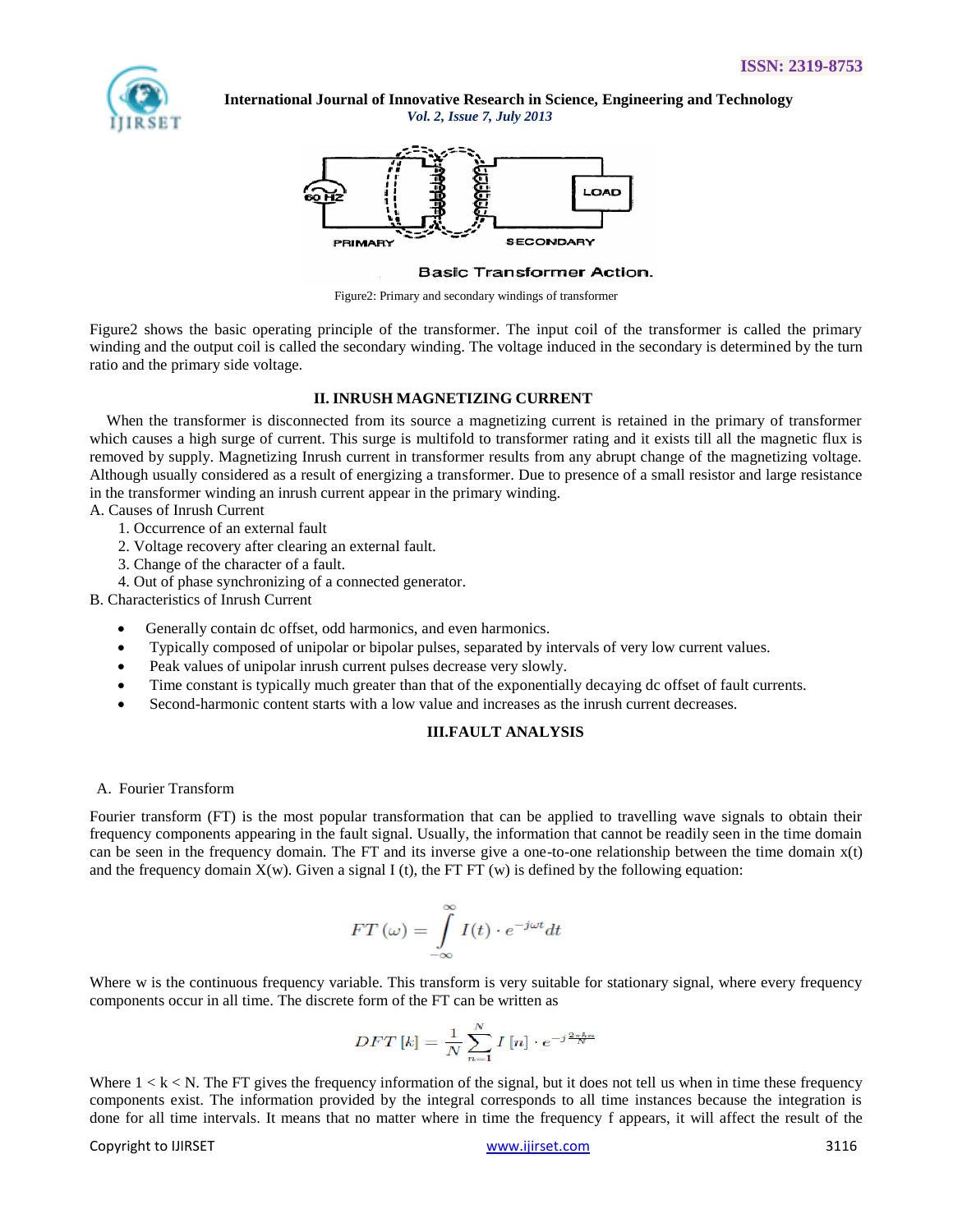

integration equally. This is why FT is not suitable for non-stationary signals. The FT has good results in the frequencydomain but very poor results in the time domain. When the current surge hits the fault point, it is reflected with the same sign and travels back to the source end of the line. Then, it is reflected again from the source end with the same sign and returns back to the fault point. Since the duration of this complete cycle is 4 , (τ is the propagation time of the surge from the source end to the fault point) the main component of the current signal after the circuit breaker opening has a frequency equal to

 $s = \frac{1}{4 \tau}$  so that the distance to the fault may be obtained as

$$
FL = \frac{v}{4\ f}
$$

#### B. **Discrete Wavelet Transform**

The wavelet multi resolution analysis is a new and powerful method of signal analysis and is well suited to travelling wave signals. Wavelets can provide multiple resolutions in both time and frequency domains. The windowing of wavelet transform is adjusted automatically for low and high-frequencies i.e., it uses long time intervals for low frequency components and short time intervals for high frequency components. Wavelet analysis is based on the decomposition of a signal into 'scales' using wavelet analysing function called 'mother wavelet'. The temporal analysis is performed with a contracted, high frequency version of the "mother wavelet", while the frequency analysis is performed with a dilated, low frequency version of the "mother wavelet". Wavelets are functions that satisfy the requirements of both time and frequency localization. The necessary and sufficient condition for wavelets is that it must be oscillatory, must decay quickly to zero and must have an average value of zero. In addition, for the discrete wavelet transform considered here, the wavelets are orthogonal to each other. Wavelet has a digitally implementable counterpart called the discrete wavelet transform (DWT). The generated waveforms are analyzed with wavelet multi resolution analysis to extract sub-band information from the simulated transients. Daubechies wavelets are commonly used in the analysis of travelling waves. They were found to be closely matched to the processed signal, which is of utmost importance in wavelet applications. Daubechies wavelets are more localized i.e., compactly supported in time and hence are good for short and fast transient analysis and provide almost perfect reconstruction. However, there are some other wavelets show a good correlation with the transient signals and may be used in the analysis. Several wavelets have been used in this thesis. Due to the unique feature of providing multiple resolution in both time and frequency by wavelets, the sub-band information can be extracted from the original signal. When applied to faults, these sub-band information are seen to provide useful signatures of transmission line faults, so that the fault location can be done more accurately. By randomly shifting the point of fault on the transmission line, a number of simulations are carried out employing the MATLAB. The generated time domain signals for each case are transferred to the modal domain using Clark"s transformation. Then, the aerial mode signal is analyzed using wavelet transform. From the different decomposed levels, only one level is considered for the analysis. This level has the highest energy level output and the dominant frequency of the transient. Waveforms associated with the travelling waves are typically non-periodic signals that contain localized high frequency oscillations superimposed on the power frequency and its harmonics. DFT was found to be not adequate for decomposing and detecting these kinds of signals because it does not provide any time information. On the other hand, the STFT takes the time dependency of the signal spectrum into account. However, the time-frequency plane cannot give both accurate time and frequency localizations. The Wavelet transform allows time localization of different frequency components of a given signal like the STFT but its transformation functions called wavelets which adjust their time widths to their frequency in such a way that higher frequency wavelets will be narrow and lower frequency ones will be broader. Wavelet"s time frequency resolution provides a useful tool for decomposing and analyzing fault transient signals. Given a function *x(t)*, its Continuous Wavelet Transform (CWT) is defined as follows:

$$
CWT(a,b) = \frac{1}{\sqrt{a}} \int_{-\infty}^{+\infty} x(t) \varphi \left(\frac{t-b}{a}\right) dt
$$

The transformed signal is a function with two variables *b* and *a*, the translation and the scale parameter respectively.  $\varphi$  (*t*) is the mother wavelet, which is a band-pass filter and  $\varphi$  \* is the complex conjugate form . The factor  $\overline{\sqrt{a}}$  is used to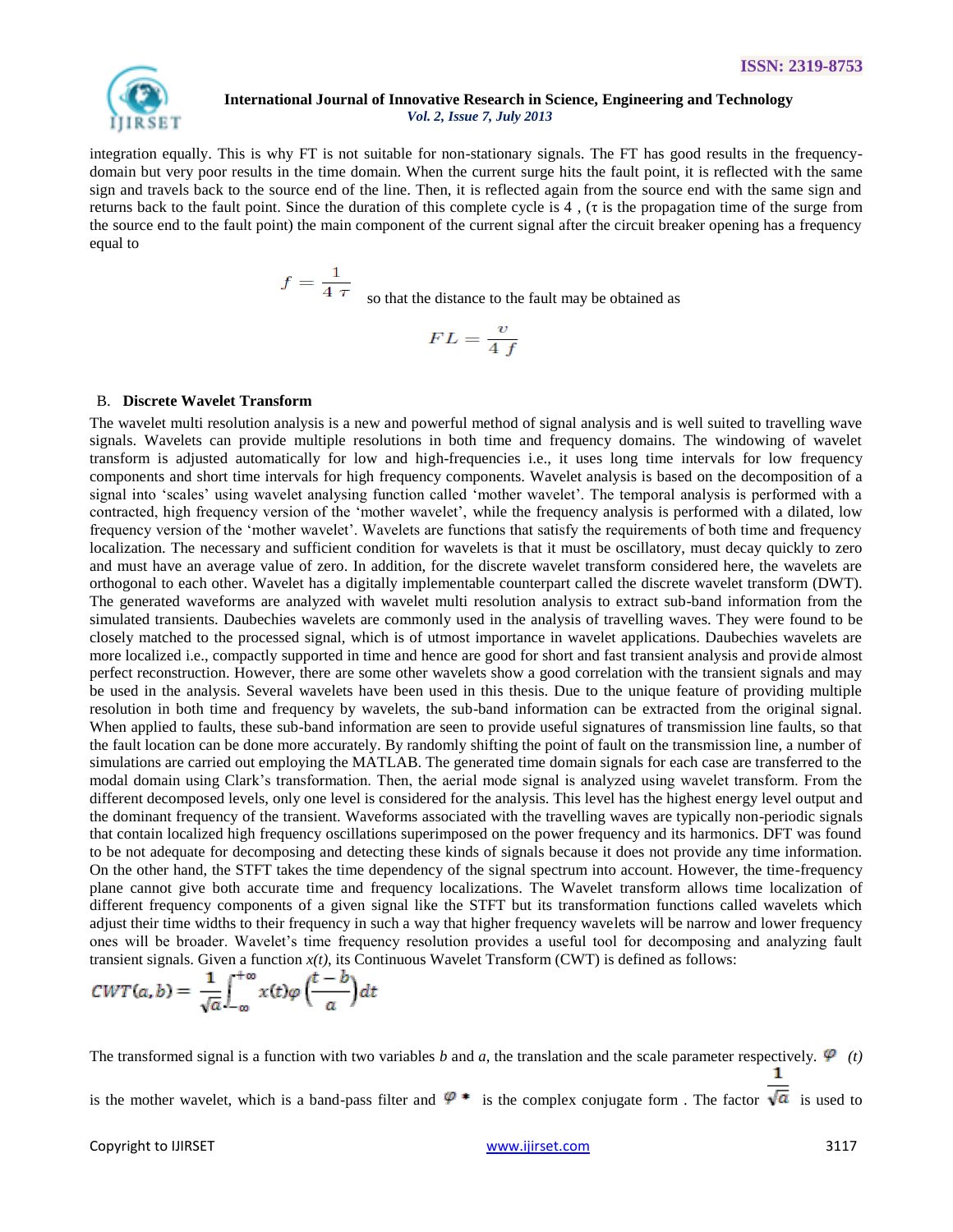

ensure that each scaled wavelet function has the same energy as the wavelet basis function. It should also satisfy the following admissible condition:

$$
\int_{-\infty}^{+\infty} \varphi(t) \, dt = \mathbf{0}
$$

The term translation refers to the location of the window. As the window is shifted through the signal, time information in the transform domain is obtained. *a* is the scale parameter which is inversely proportional to frequency. Wavelet transform of sampled waveforms can be obtained by implementing the

DWT, which is given by:

$$
DWT(k, n, m) = \frac{1}{\sqrt{a_0^m}} \sum_n x[n] \varphi\left(\frac{k - nb_0 a_0^m}{a_0^m}\right)
$$

Where  $\varphi$  (*t*) is the mother wavelet, and the scaling and translation parameters *a* and *b* are replaced by  $a_0^m$  and  $nb_0 a_0^m$ respectively, *n* and *m* being integer variables. In the standard DWT, the coefficients are sampled from the CWT on a dyadic grid. The wavelet coefficients (WTC) of the signal are derived using matrix equations based on decomposition and reconstruction of a discrete signal. Actual implementation of the DWT involves successive pairs of high-pass and low-pass filters at each scaling stage of the DWT. This can be thought of as successive approximations of the same function, each approximation providing the incremental information related to a particular scale (frequency range). The first scale covers a broad frequency range at the high frequency end of the spectrum and the higher scales cover the lower end of the frequency spectrum however with progressively shorter bandwidths. Conversely, the first scale will have the highest time resolution. Higher scales will cover increasingly longer time intervals.

C. *Filter bank*



Figure3: Wavelet Transform filter bank

A time-scale representation of a digital signal is obtained using digital filtering techniques. Above figure shows the wavelet transform filter bank. The DWT analyzes the signal at different frequency bands with different resolutions by decomposing the signal into a coarse approximation and detail information. The DWT employs two sets of functions, called wavelet functions and scaling functions, which are associated with a lowpass and high-pass filters. The multi-stage filter bank implement the DWT using the low-pass mother wavelet *H*1(*n*) and its half band highpass filter dual, *H*1(*n*) . After the filtering, half of the samples can be eliminated according to the Nyquist's rule, since the signal now has a highest frequency of *f* /2 instead of *f*. The signal therefore can be downsampled by 2, simply by discarding every other sample. The output of the low-pass filter is filtered again in high and low-pass filters until DC value is reached. This procedure is repeated without the down-sampling block after the high-pass filters. *H*0 and *H*1 are low-pass and high-pass filters respectively. The outputs of the high-pass filter are the original signal in different scaling.

# **IV.PROPOSED METHOD USING DCT-DWT**

In this a model is developed in Simulink as shown in figure below. A general transmission line is modelled in sim power tool of MATLAB using 140MVA, 13.6KV voltage source. A transformer is connected in line 4. The current before the transformer and after the transformer is detected by connecting it into phase A. This differential current is then taken ahead for further analysis of fault. Here Fourier transform along with DWT-DCT are used for analysis. Results combining both will be discussed. A MATLAB function block is used here in this model to call the function "dwt". This function computes the Fourier transform of the differential current.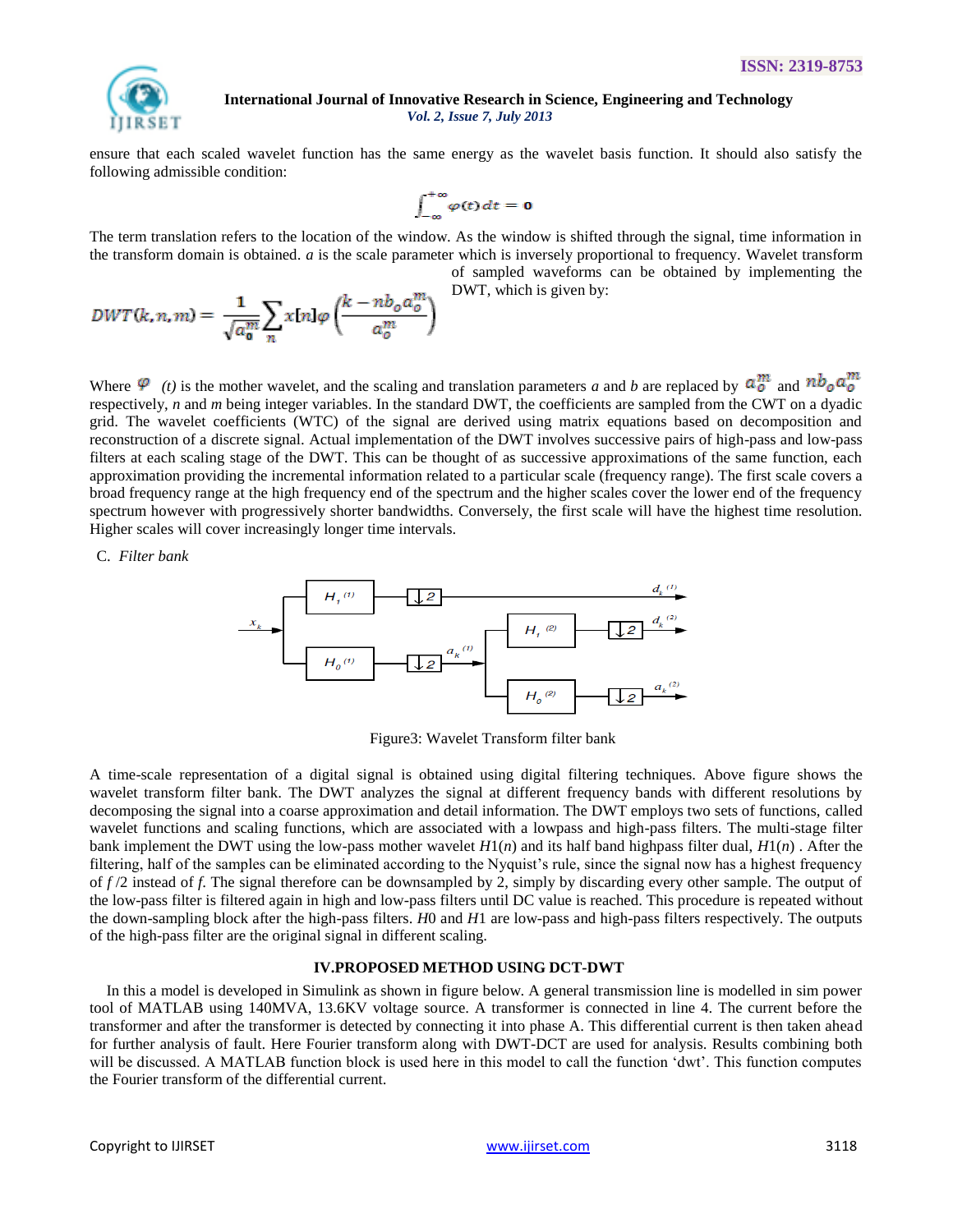

 **International Journal of Innovative Research in Science, Engineering and Technology** *Vol. 2, Issue 7, July 2013* Line 2 B3 Line3 Line 13.8/735 KV Three-Phase Breaker



Figure4: MATLAB Model

# V. RESULTS

Inrush current in transformer is checked by Fourier Transform. The second order harmonics of the Fourier transform always represents Inrush current. The peak of second harmonics will be always highest in case of Inrush current. Here in this work the differential current is first undergone DCT transform before breaking into small wavelets by DWT. The filters used in the form of Wavelets in DWT are many, but best results are shown by db6 wavelet. Below are the results shown for different wavelet filters. Given figure shows the Fourier Transform of differential current when three- phase fault occurs along with Inrush Current.



Figure5: Fourier Transform of differential current in three phase fault environment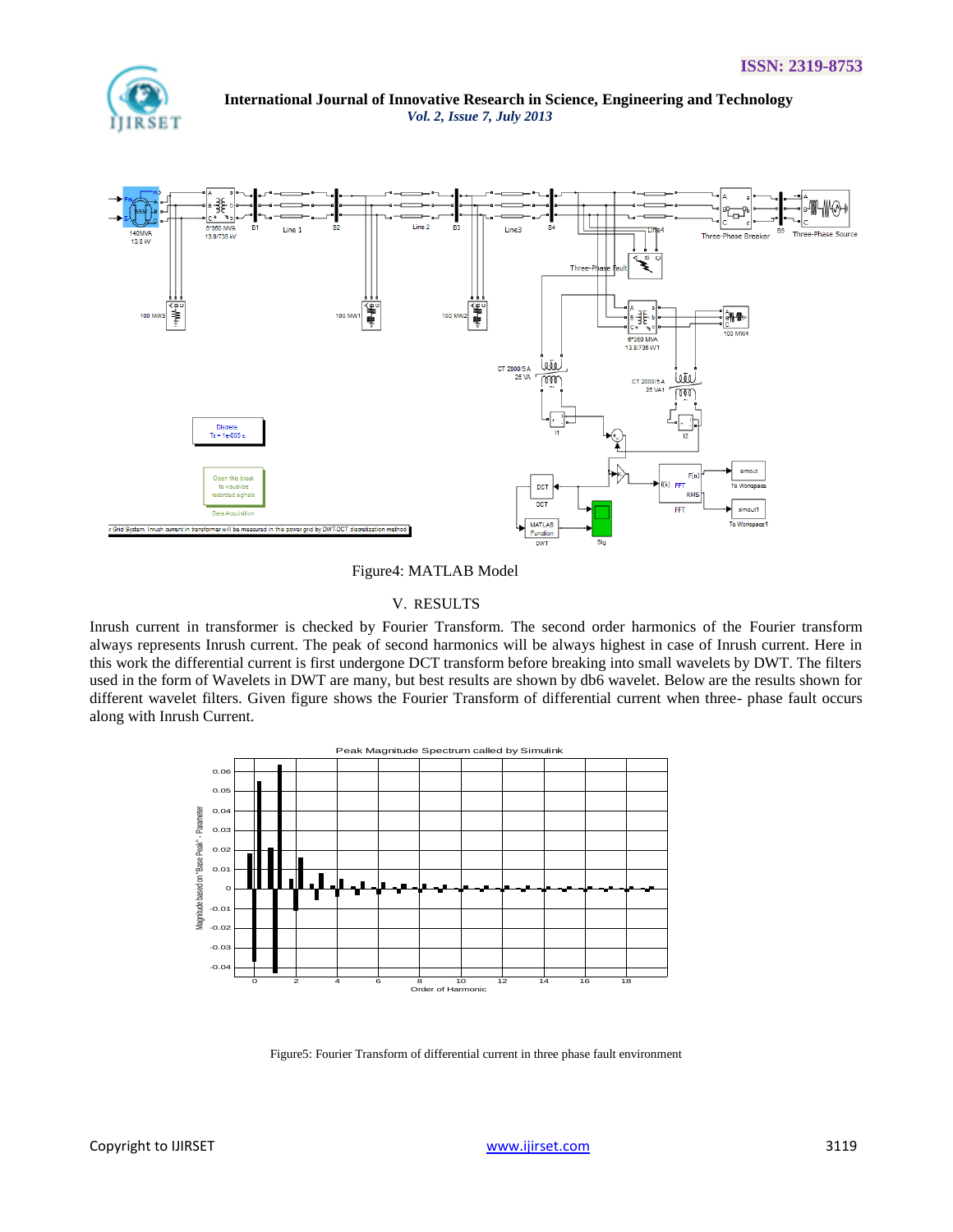

The differential current after passing through DCT-DWT by using db4 filter is shown in figure given below



Figure6: 3-phase fault differential current by DWT using db4 filter

The main difference between fourier transform and DCT-DWT transform is that fourier transform give detail only in frequency domain whereas DCT-DWT gives information in time domain as well as in frequency domain also. It shows that maximum energy lies between 5600-10000 samples . the fault occurrence is shown in between 1700-56000 samples where the magnitude is almost zero.





In figure 7 three phase fault now results are shown for db2

Figure 8 shows that maximum energy is confined near 6000 samples. Above figures clearly depicts that filter db6 is best suitable for three phase fault detection.

Now single lines to ground fault results are shown in below figures. Fourier transform of single phase to ground fault shows the highest peak is of second harmonics but first and third harmonic are less than those in three phase fault detection. DWT-DCT transform using db6 filters are best as it confines maximum energy near 7000 samples.

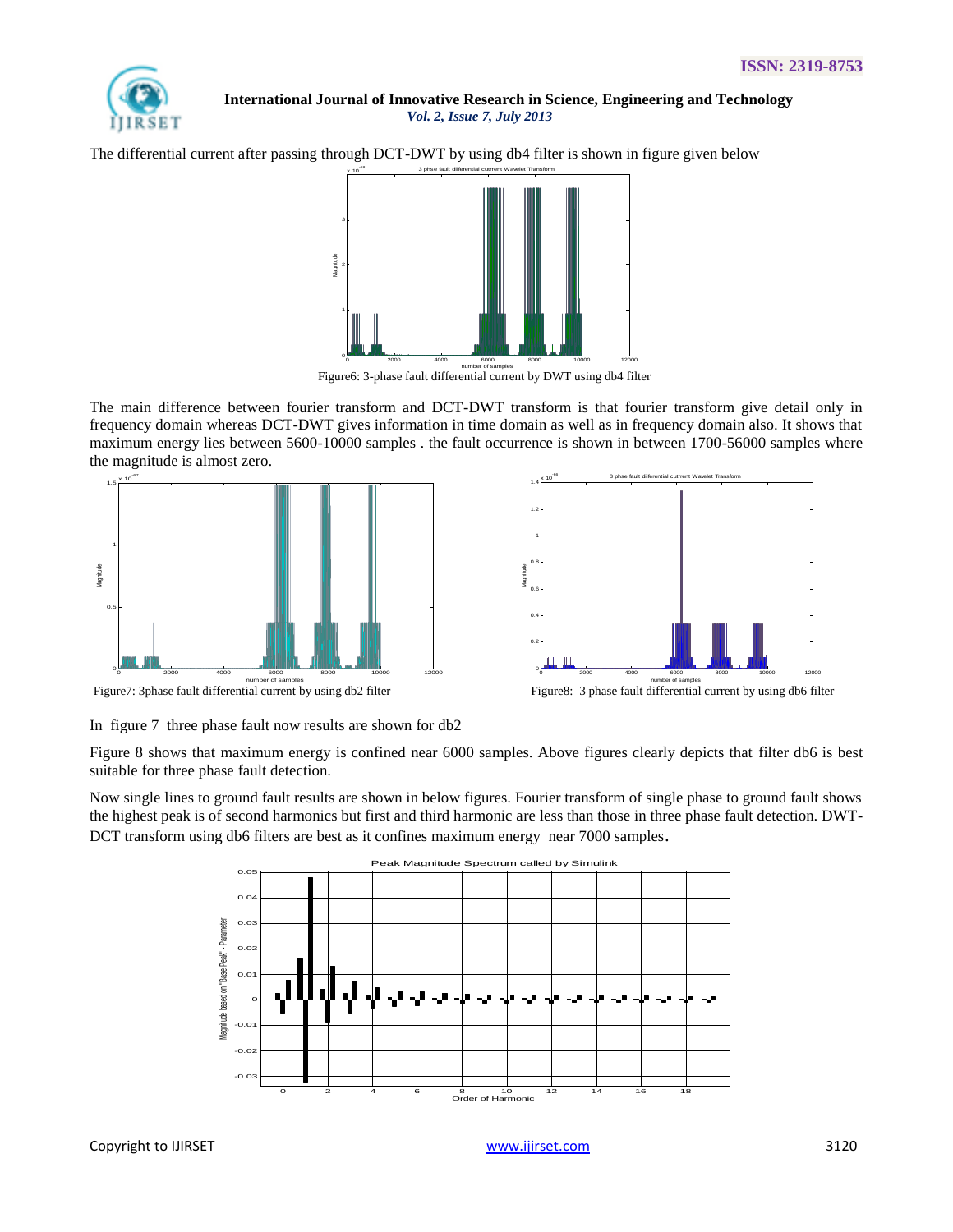

## Figure9: Fourier transform for single phase to ground fault







by DWT using db2 filter db4 filter db4 filter db4 filter db4 filter db4 filter db4 filter

Figure10: Single Phase to Ground fault differential current Figure11: Single Phase to Ground fault differential current by DWT using



Figure12: Single Phase to Ground fault differential current by DWT using db6 filter

# **VI. CONCLUSION**

In this study a new approach was presented in order to recognize and distinguish fault signal from Inrush current. Wavelet transforms splits off the signal energy in time-frequency domain whereas Fourier transformer does not have this capability. With this kind of analysis, these two currents can be separated simply since the distribution of energy in time and frequency domain for inrush and fault current is very different. Because of the existence of DC component and even harmonics in inrush current and regarding the sampling frequency (64 samples per cycle) the energy of zero, third and fourth levels can be a proper criteria for recognition.

It has been shown in results that DCT – DWT splits differential current into small wavelets. This is done by filters in DWT. Various wavelet filters has been tried for all types of faults. It has been concluded that db6 wavelet shows best results for fault detection. Results are also shown using Fourier transform. But Fourier transform shows results only in frequency domain.

The second harmonic represents the inrush current. DCT-DWT shows that when three phase fault occurs then maximum energy is confined in single lob near 7000 sample while in single phase to ground and double phase to ground the all energy is not confined into single lob it is distributed in other lobs also as cleared from results.

# **REFERENCES**

- [1]. Y. Najafi Sarem, E. Hashemzadeh, M.A. Layegh," TRANSFORMERS FAULT DETECTION USING WAVELET TRANSFORM" IJTPE March 2012 Issue 10 Volume 4 Number 1 Pages 17-26.
- [2]. Waad Noori Taboor, Dr. Adel Ahmed Obed, Dr. Majed Abdul Nabi Alwan," Application of Wavelet Packet and S Transforms for Differential Protection of Power Transformer", Number 2 Volume 19 February 2013 Journal of Engineering
- [3]. Adel Aktaibi ,"Wavelet Packet Transform Algorithm Based Differential Protection of Power Transformers" Student member, IEEE